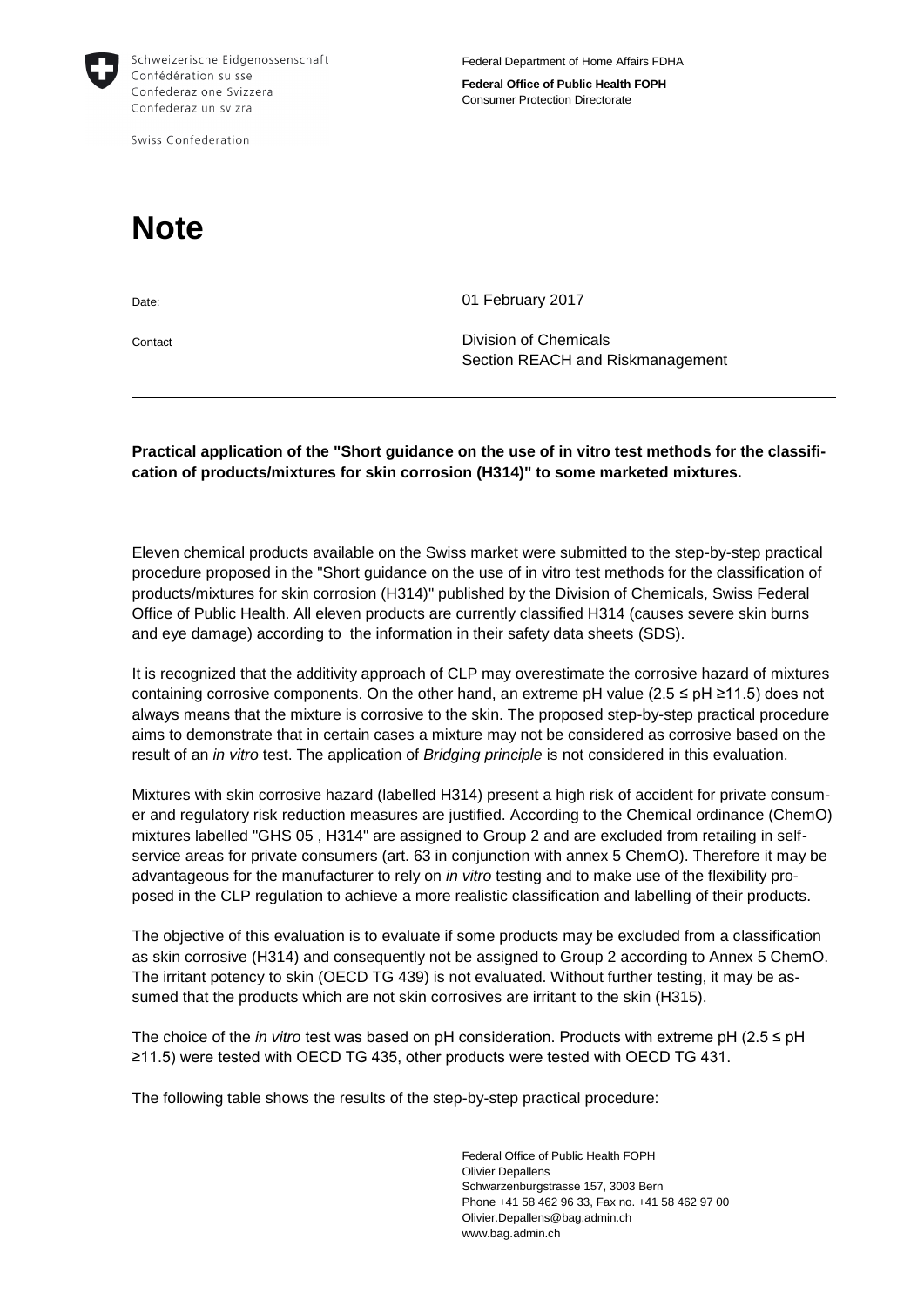| Product <sup>1</sup>       | corrosive / irritant<br>components ac-<br>cording to SDS | pH             | Acid/alkaline Re-<br>serve<br>Result of<br>Young Formula <sup>2</sup> | <b>OECD Test</b><br>applied | Result in vitro<br>test | Group 2 ac-<br>cording to An-<br>nex 5 ChemO <sup>3</sup><br>yes / no |
|----------------------------|----------------------------------------------------------|----------------|-----------------------------------------------------------------------|-----------------------------|-------------------------|-----------------------------------------------------------------------|
| Product 1                  | C R34: 5%<br>C R35: 1%                                   | 12.3 (extreme) | < 14.5<br>possibly non corro-<br>sive                                 | <b>TG 435</b>               | non corrosive           | no                                                                    |
| Product 2                  | C R34: 5%<br>Xi R36: 25%<br>Xi R41: 12.5%                | 1.7 (extreme)  | $> -0.5$<br>possibly non corro-<br>sive                               | <b>TG 435</b>               | non corrosive           | no                                                                    |
| Product 3                  | C R35: 5%<br>C R34: 5%<br>Xi R36/38: 5%                  | 1.1 (extreme)  | $> -0.5$<br>possibly non corro-<br>sive                               | <b>TG 435</b>               | category 1 C            | yes                                                                   |
| Product 4                  | C R34: 10%<br>Xi R 36/38: 65%                            | 7.4            | n.a.                                                                  | TG 431                      | non corrosive           | no                                                                    |
| Product 5                  | H314: 5%<br>H318: 10%<br>H319: 5%                        | 13.3 (extreme) | < 14.5<br>possibly non corro-<br>sive                                 | <b>TG 435</b>               | category 1 C            | yes                                                                   |
| Product 6                  | C R34: 10%                                               | 12.3 (extreme) | reserve not tested                                                    | <b>TG 435</b>               | non corrosive           | no                                                                    |
| Product 7                  | C R34: 10%<br>Xi R36: 5%                                 | 7.7            | n.a.                                                                  | <b>TG 431</b>               | non corrosive           | no                                                                    |
| Product 8                  | C R34: 25%                                               | 0.9 (extreme)  | reserve not tested                                                    | <b>TG 435</b>               | category 1 B            | yes                                                                   |
|                            |                                                          |                |                                                                       |                             |                         |                                                                       |
| Product 9                  | H314: 10%<br>H315: 20%<br>H319: 10%                      | 13.4 (extreme) | < 14.5<br>possibly non corro-<br>sive                                 | TG 435                      | category 1 C            | yes                                                                   |
| Product<br>10 <sup>°</sup> | H314: 50%<br>H319: 10%                                   | 0 (extreme)    | $< -0.5$<br>corrosive                                                 | <b>TG 435</b>               | category 1 B            | yes                                                                   |
| Product<br>11              | H314: 10%                                                | 13.5 (extreme) | < 14.5<br>possibly non corro-<br>sive                                 | <b>TG 435</b>               | category 1 B            | yes                                                                   |

1 All products in this table are classified H314 according to the Safety Data Sheet (SDS) of the manufacturer, based on CLP additivity approach or extreme pH. SDS indicate that products 1 to 9 were classified as irritant (Xi) according to directive 1999/45/EC.

2 Products with extreme pH should be considered corrosives if the result of the Young formula is ≥ 14.5 or ≤ - 0.5. If not, the products should not be considered as corrosive based on extreme pH, but non-corrosivity should be confirmed.

<sup>3</sup> As a result of the step-by-step procedure proposed in the "Short guidance on the use of in vitro test methods for the classification of products/mixtures for skin corrosion (H314)" it can be demonstrated that some products may not be classified as corrosive category 1, H314. If not classified and not labelled H314, products are not assigned to Group 2 according to Annex 5 ChemO (based on their corrosive hazard) and may be retailed in self-service.